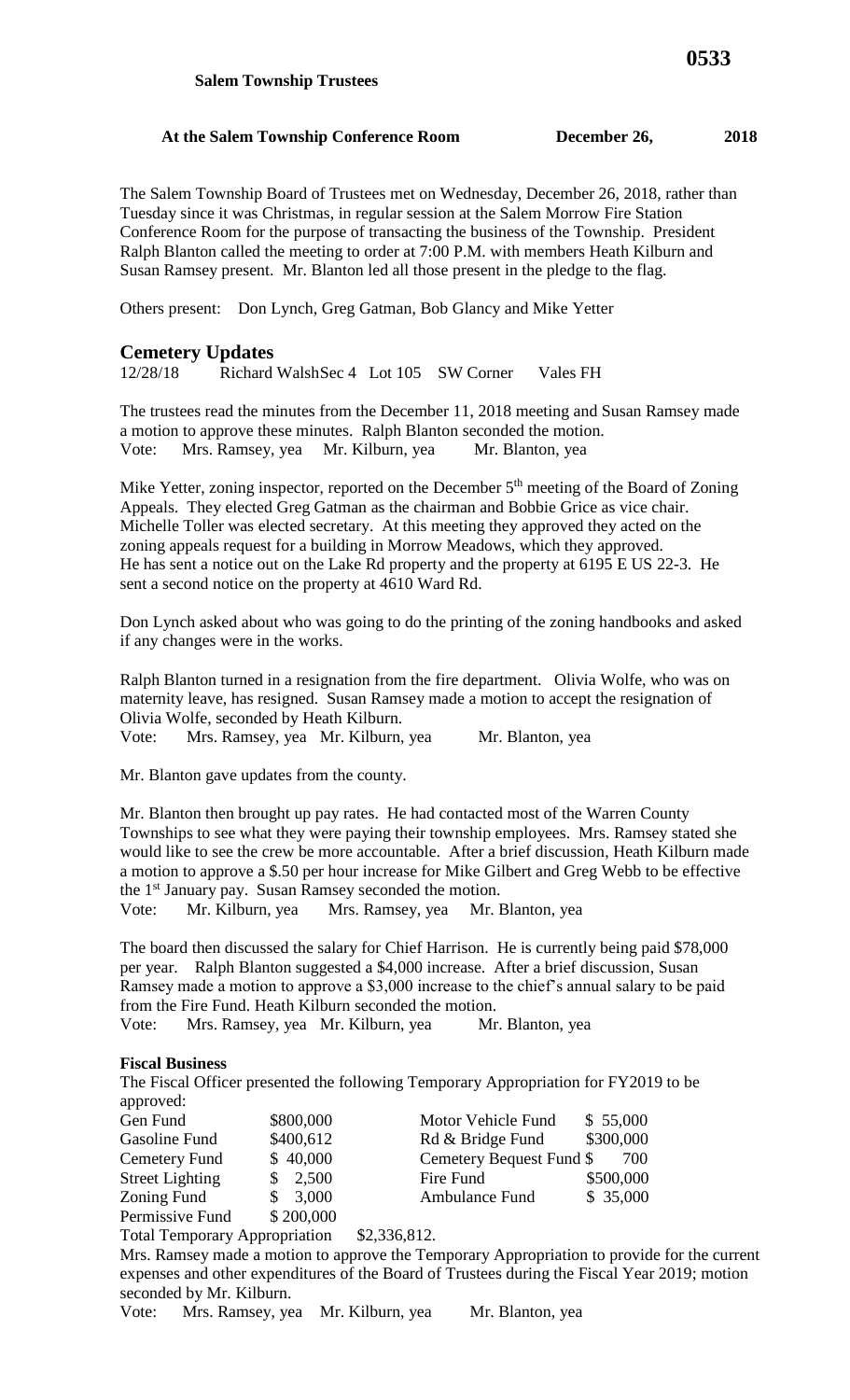## **Salem Township Trustees**

| At the Salem Township Conference Room | December 26, | 2018 |
|---------------------------------------|--------------|------|

The following appropriation modifications were presented by the Fiscal Officer: Increase 10A01 \$35,000 Decrease 10A06 \$35,000 Increase 10A02 \$ 2,000 Decrease 10A06 \$ 2,000 Increase 10A03` \$ 6,500 Decrease 10A06 \$ 6,500 Increase 1A15 \$3,410 Decrease 1A25 \$3,410 Susan Ramsey made a motion to approve the Appropriation Modifications as listed; seconded by Heath Kilburn. Vote: Mrs. Ramsey, yea Mr. Kilburn, yea Mr. Blanton, yea

Next Ms. Harper asked the Trustees to set the time and day of the meetings for 2019 Susan Ramsey made a motion to keep the time and day of the meetings as they are:  $2<sup>nd</sup>$  & 4<sup>th</sup> Tuesday at 7:00 PM. Seconded by Heath Kilburn Vote: all ayes

The trustees were asked how they wanted to receive their salary; Susan Ramsey made a motion to have the trustees' salaries paid on a monthly basis; seconded by Heath Kilburn. Vote: all ayes

Ms. Harper requested the Trustees approve the payment of some invoices off cycle with payroll if needed, because of due dates coming before the next meeting. Susan Ramsey made a motion to approve this payment as necessary; seconded by Heath Kilburn. Vote: all ayes

Ms. Harper then presented the new quote from Care Works Comp for 2019 and asked the board if they wanted to stay with their Group Rating Program. Heath Kilburn made a motion to stay with the Group Rating Program offered by CareWorksComp; seconded by Susan Ramsey. Vote: all ayes

The Fiscal Officer had prepared checks **#20314-20392, 92893-92911** which totaled **\$139,410.85.**

The board examined the bills that were ready for payment and Heath Kilburn made a motion to pay the bills as presented. Susan Ramsey seconded the motion. Vote: Mr. Kilburn, yea Mrs. Ramsey, yea Mr. Blanton, yea

For this reporting period the fiscal officer deposited receipts in the amount of **\$32,109.88 which** included receipts **#10094- #10117.**

With no further business to come before the board, Susan Ramsey made a motion to adjourn the meeting at 7:30 P.M. Mr. Kilburn seconded the motion. Vote: Mrs. Ramsey, yea Mr. Kilburn Mr. Blanton, yea

\_\_\_\_\_\_\_\_\_\_\_\_\_\_\_\_\_\_\_\_\_\_\_\_\_\_\_\_ \_\_\_\_\_ Ralph Blanton, Chairman Deborah Harper, Fiscal Officer